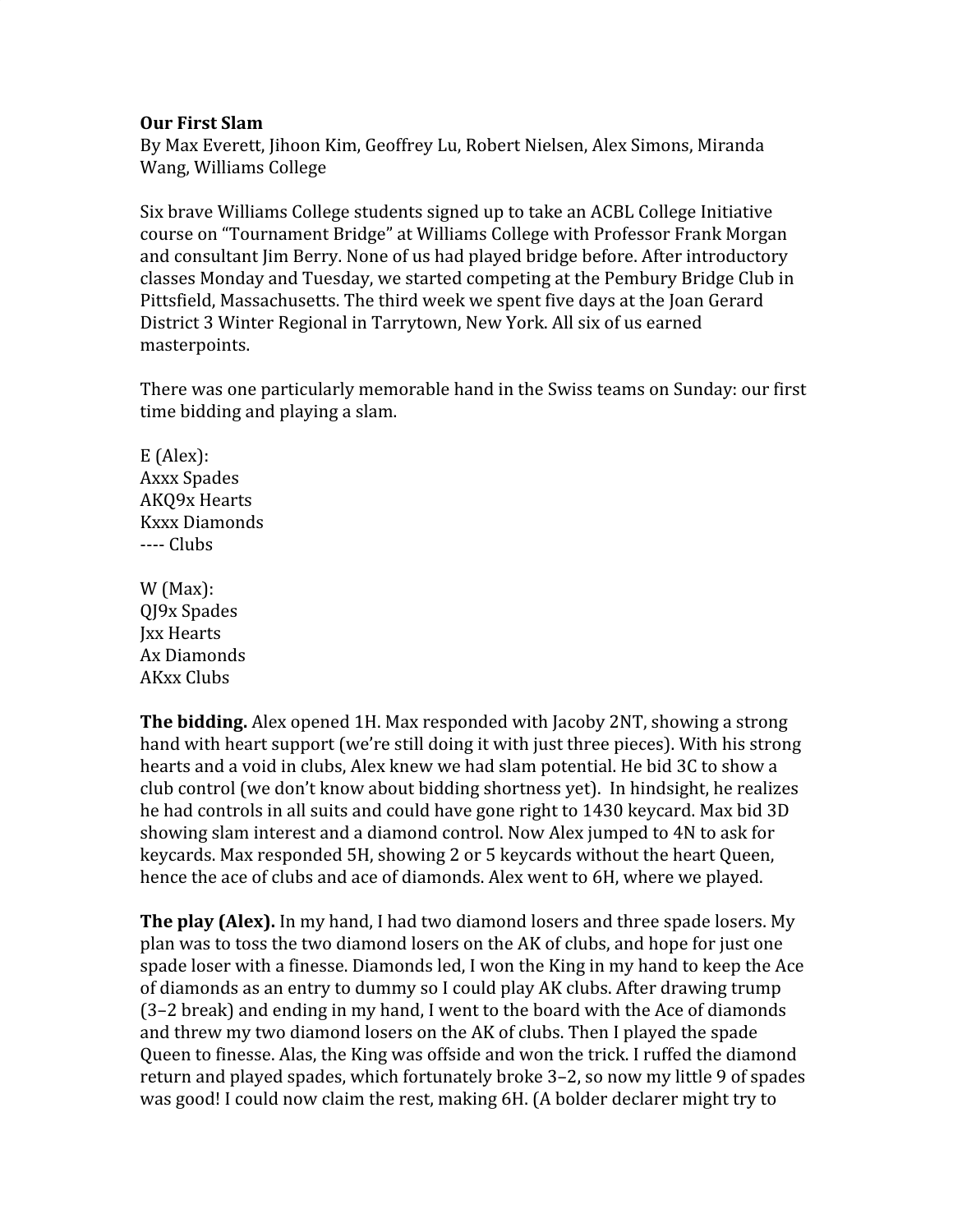make 7 by ruffing two diamonds, but with the spade finesse off, you can't do better than 6.) I hadn't realized how much playing bridge would remind me of a puzzle. You have a certain number of losers, and you need to figure out if there's a way to make any of your losers go away while also keeping your opponents from turning any of your winners into losers.

**Max**. I had an absolute blast learning how to play bridge with all of you this month. Alex and I play cards together (Hearts, Rook, Euchre, ...) 3–4 nights a week, so I knew I would enjoy bridge, but I didn't expect how quickly I would get sucked in. When we went to the Tarrytown tournament, Robert and I got back to our room after two full sessions during the day only to play online on BBO for another hour and a half. I loved the camaraderie of our group, where everyone would celebrate the success of anyone getting masterpoints as a success for everyone.

**Miranda.** For the first two weeks I dreaded playing bridge. I often confused diamonds for hearts. I didn't understand bidding past the first two bids. I couldn't count tricks.

So I dreaded going to the Tarrytown regional, but there I improved rapidly. The Tuesday before I went through my notes, which helped a lot: I understood for the first time what 2/1 means. I was beginning to understand bidding as a language. Meanwhile the company was amazing—I had a lot of fun even while losing.

Saturday is a day I will remember. Geoffrey and I met our goal of bidding and making a slam, as well as our other goal of breaking 40%. In the evening when we went over a hand I misplayed, Geoffrey showed me how to play the trump, and something in my brain finally clicked.

Our first day back I thought for the first time, I really want to play bridge! Unwittingly, I have let bridge rise through the ranks; games I used to like are dwarfed by comparison. Thank you all, so much, for all that you've taught me, and more importantly, for the fun times!!! Geoffrey in particular—much thanks for putting up with me.

**Geoffrey**. Earlier this month I overheard Frank explaining the class to some surprised bystander as "sink or swim," which upon reflection seems extremely accurate. I struggled to make sense of everything the first week. One time, I inadvertently reversed while trying to show a new suit, causing my partner Jim to immediately bid game to my great dismay.

With time and practice, the situation ameliorated. To my surprise, I found myself sometimes opening Bridgebase to play a few hands outside of class. The various conventions and techniques began to fall into place as a logical structure intended to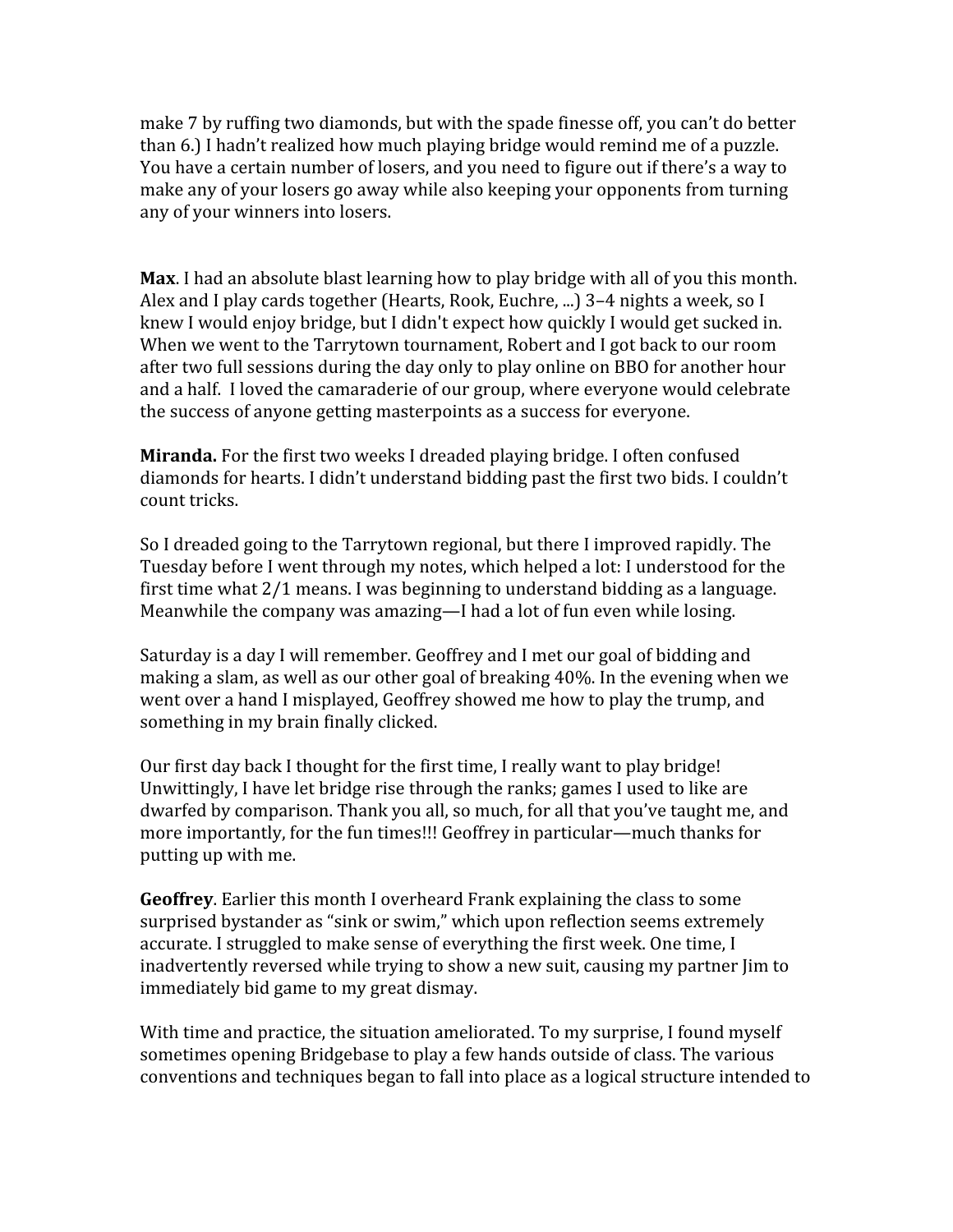communicate a hand effectively. I also began to understand drawing trump, finessing, and setting up suits.

The Tarrytown regional was intimidating at first, but it turned out to be really quite fun and the best opportunity to get better at bridge. I think Miranda and I both improved greatly and achieved some results we were both proud of (slam!). During this time I felt that I got better at playing more cooperatively through carding and playing to my partners' strong suits, while also working on my ability to keep track of cards—although more than once I discarded a winner. We were also able to find humor in our many mistakes.

After tomorrow, I'll miss playing bridge constantly. Special thanks to Frank and Jim for being such excellent—and patient—teachers, and of course to Miranda for being such an awesome bridge partner.

**Robert.** I had a great time learning how to play bridge. I knew I would get addicted to it, but I had no idea how complex and interesting the game would be. One part of the course I particularly enjoyed was going over the hands with everyone and discussing optimal strategy. Bridge is a fascinating game, and I'm sure that I will have a lifelong relationship with it.